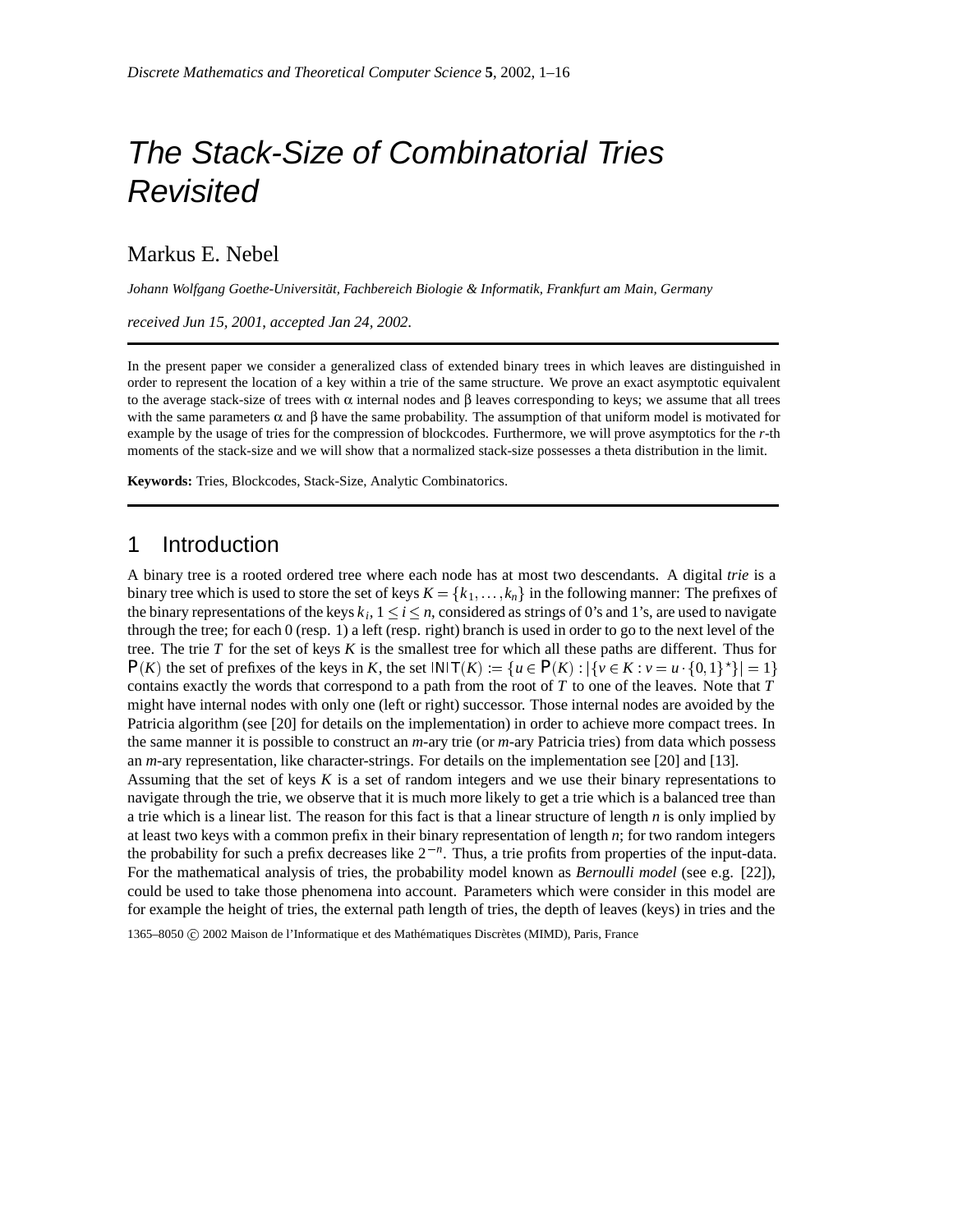2 *Markus E. Nebel*



**Fig. 1:** The code tree of the semi Dyck-language of length 6 (left tree), its compact representation as a trie (tree in the middle) and the resulting Patricia trie (right tree).

size (number of internal nodes) of a trie (see e.g. [4, 5, 7, 14, 18, 26, 29, 30]). Note, that there is also a rich literature considering Patricia tries in the Bernoulli model (see e.g. [19, 25, 31] and the references given there).

Tries also appear in other fields of computer science. For example, it is common practice to represent a binary blockcode of length *n* by a 0-balanced binary tree of height *n*, called *code tree*. Each leaf of this tree corresponds to exactly one code word which is generated by the concatenation of the edge labels (0 for an edge to a left son, 1 for an edge to a right son) on the path from the root to the leaf. We can get a compressed representation (a compressed code) by successively deleting such leaves in the tree that do not have a brother. The resulting tree possesses the structure of a trie. The external path length of such a trie is related to the cost for ranking the encoded objects [21]. The preorder traversal of that trie yields a lexicographical enumeration of all code words by writing out the related string each time a leaf is reached. An additional compression can be obtained by the application of the Patricia algorithm which deletes the linear lists inside a trie. In that case the deleted edge labels are attached to the corresponding internal nodes. Figure 1 shows the code tree for all semi Dyck words of length 6, the corresponding compressed representation as a trie and the resulting Patricia trie. In order to prepare this example, an edge to a left (resp. right) son was used to represent an opening (resp. closing) bracket. With respect to the Bernoulli model, the trie of Figure 1 (tree in the middle) is rather unlikely. However, there is no reason why this trie should have a smaller probability than any other trie which results from the compression of a code tree. Thus, in the context of binary blockcodes, the assumption of a uniform distribution seems to be reasonable.

In the present paper we therefore have a look at the combinatorics of digital tries that so far has not been studied a lot. We will use the fact that an internal node  $\nu$  of a trie might have an empty successor (a NIL-pointer) if and only if the other successor of  $\nu$  is an internal node (otherwise  $\nu$  would be a leaf or the successor of  $\nu$  could be deleted to achieve a better compression of the code ( $\nu$  could be used to store the data of its succeeding leaf)). Following the approach presented in [11], a digital trie possesses the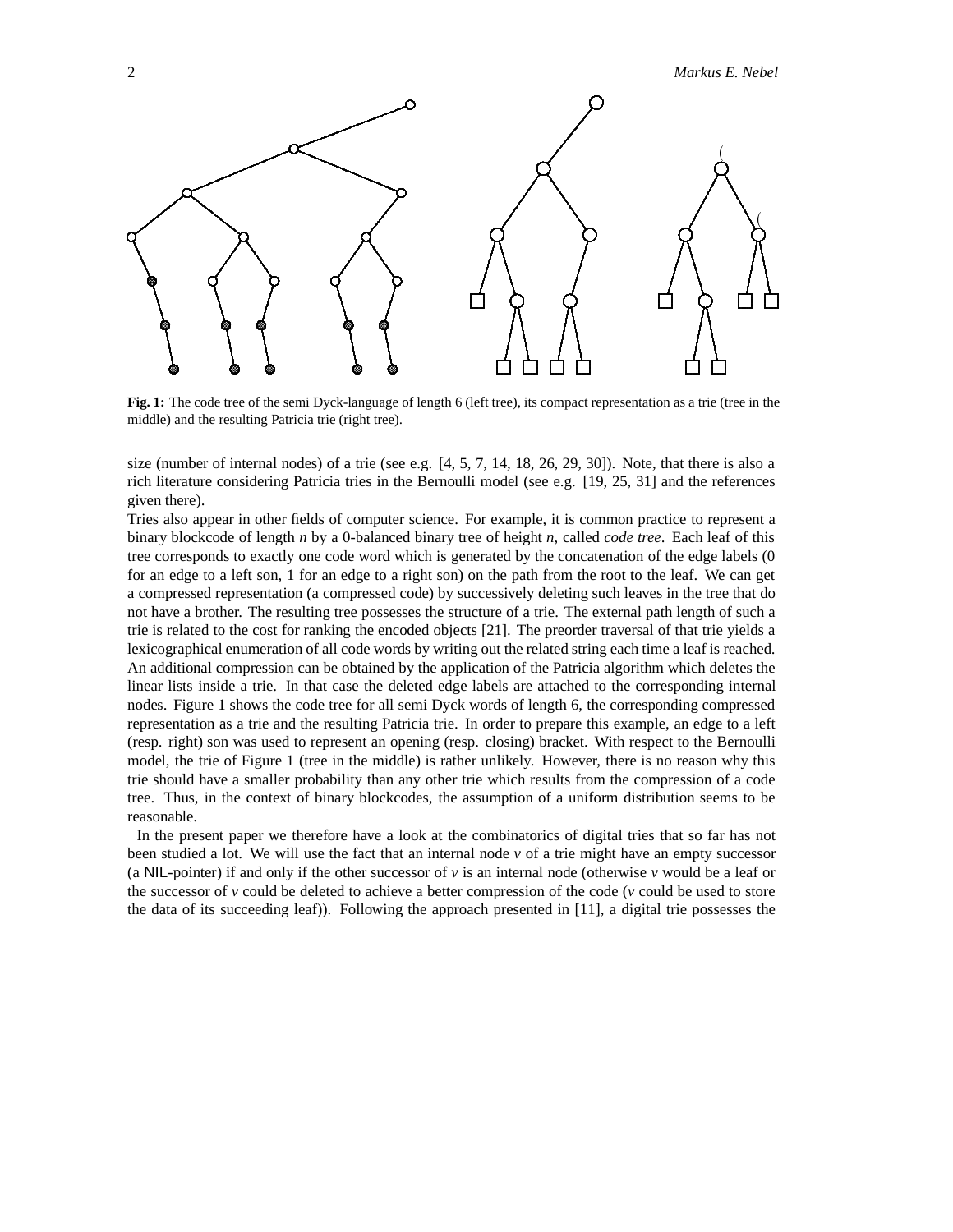$C = \{c_1, c_2, c_3, c_4\} = \{0001, 0010, 1010, 1101\}$ 



**Fig. 2:** An example for a set of code words (keys) *C*, the resulting trie and the corresponding generalized extended binary tree.

structure of an extended binary tree with colored leaves. The appropriate class of extended binary trees has been introduced in [23] where a *generalized extended binary tree* was defined as a binary tree with colored leaves; leaves are either colored black (represented as  $\blacksquare$ ) or white (represented as  $\square$ ) in such a way that each black leaf is the brother of an internal node. If we now assume a black leaf to represent an empty position (a NIL-pointer) and a white leaf to represent a code word (a key), exactly those tree-structures that can be generated by the compression of code trees (by the trie algorithm) are resembled. An example for that correspondence can be found in Figure 2, where *C* can be considered either as a set of code words of a blockcode of length 4 or as a set of binary integers for which the trie implements a dictionary.

For the sake of simplicity we will use the term *C*-tries to denote the class of generalized extended binary trees. A *C*-trie with α internal nodes and β white leaves will be called  $(α, β)$ -trie; we will call  $(α, β)$  the size of such a tree. Note that  $2 \le \beta \le \alpha + 1$  must hold. Furthermore, the ratio  $\rho := \frac{\alpha}{\beta}$ , which will show up within our results, is a measure for the *distance* of the trie to the corresponding Patricia trie and therefore related to the utilization of the tree. In connection with blockcodes it thus can be interpreted as the degree of redundancy of the code. A Patricia trie without redundancy always fulfills  $\beta = \alpha + 1$  which implies a lower bound of  $ρ$  for all  $(α, β)$ -tries.

The main interest of this article is the stack-size of uniform random *C*-tries (i.e. we assume that all  $(\alpha, \beta)$ tries have the same probability) where the stack-size  $s(T)$  of a tree T is defined as follows:

$$
s(T) := \begin{cases} 1 & \text{if } T \text{ is either a leaf or empty} \\ \max(s(T.l), s(T.r) + 1) & \text{otherwise} \end{cases}
$$

Here  $T \cdot l$  (resp.  $T \cdot r$ ) denotes the left (resp. right) subtree of  $T$ . When traversing  $T$  by means of an optimized<sup>†</sup> recursive procedure in preorder,  $s(T)$  denotes the recursion-depth of the traversal; without the application of the optimization the height of *T* corresponds to the recursion-depth. We will show results on the average stack-size of uniform random *C*-tries, on the related higher moments and on the limiting distribution. The results presented will depend on both, the number of internal nodes  $\alpha$  and the number of white leaves (keys) β. So far, the stack-size of *C*-tries has only been considered with respect to the number of internal nodes (see [23]) disregarding the number of white leaves (keys). Up to now, there were no results on higher moments and on the distribution.

<sup>†</sup> Applying a technique known as 'end recursion removal' the recursion-depth can be reduced. See [28] for details.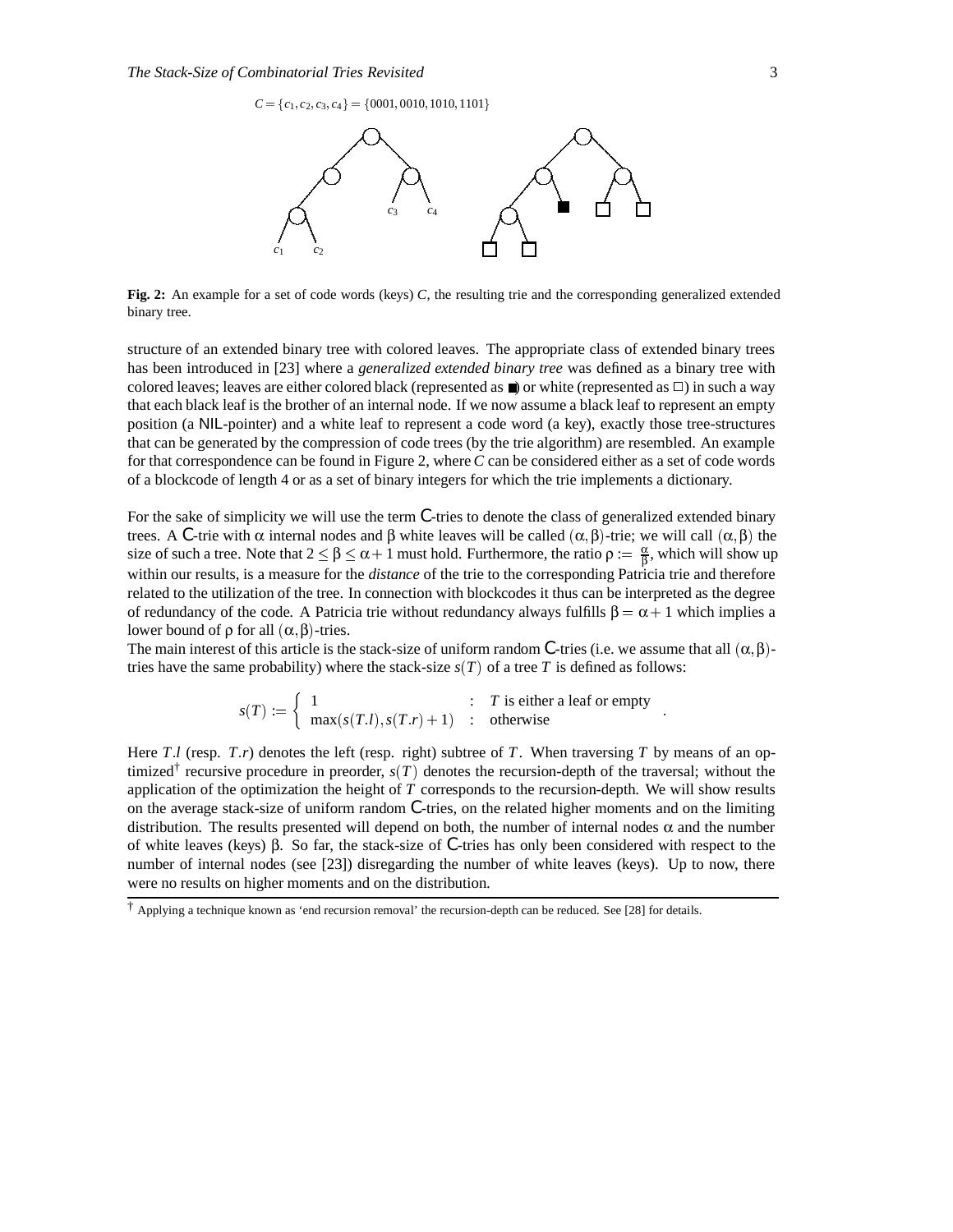*T* - - *T T T T*

**Fig. 3:** The construction of a C-trie with at least one internal node. The set  $\{\Box, \Box\}$  represents the possibility of choosing either a white or a black leaf.

**Remark:** It is also possible to interpret the stack-size of a tree in a completely different manner. If we think of  $T$  as a syntax-tree which represents an arithmetic expression  $E$ , then  $s(T)$  specifies the number of cells on a stack that are needed to evaluate *E* by means of a simple traversal algorithm (see [17, pp. 132] for details). With respect to this notion it is possible to think of a *C*-trie as a special kind of arithmetic expression built of unary and binary operators. In this context the assumption of a uniform probability distribution is quite natural, too. From a strict combinatorial point of view the stack-size can also be considered as the *right-height* of the tree as it equals the notion of height, when only right edges, and not all edges, contribute to the height.

In the sequel the notation  $[x^{\alpha}y^{\beta}]f(x, y)$  is used to represent the coefficient at  $x^{\alpha}y^{\beta}$  in the expansion of *f*(*x*, *y*) at (*x*, *y*) = (0, 0).

## 2 The Average Stack-Size

In this section we will derive explicit formulæ for the average stack-size of *C*-tries. For that purpose we need the total number  $T_{\alpha,\beta}$  of  $(α, β)$ -tries.

**Lemma 1** *The number*  $T_{\alpha,\beta}$  *of C-tries of size*  $(\alpha,\beta)$  *is given by* 

$$
T_{\alpha,\beta} = \frac{2^{\alpha-\beta+1}}{\beta} \binom{2\beta-2}{\beta-1} \binom{\alpha-1}{\alpha-\beta+1}.
$$

**Proof:** Let *x* mark an internal node and *y* mark a white leaf. The construction process for a *C*-trie as shown in Figure 3 translates directly into the equation

$$
T(x, y) = xy^{2} + (2xy + 2x)T(x, y) + xT^{2}(x, y),
$$

for  $T(x, y)$  the ordinary generating function of C-tries. Therefore, we find that  $T(x, y) = \frac{1-2xy-2x-\sqrt{1-4\kappa}}{2x}$ 2*x* with  $\kappa = x - x^2 + xy - 2x^2y$  holds. Now we add *y* in order to take the tree with zero internal nodes into account. This yields

$$
T(x,y) = \frac{1 - 2x - \sqrt{1 - 4\kappa}}{2x} = \frac{1/2 - x}{x} - \frac{1 - 2x}{2x} \sqrt{1 - 4xy(1 - 2x)^{-1}}.
$$
 (1)

Note that the term  $\frac{1/2-x}{x}$  does not contribute to  $T_{\alpha,\beta}$  since it cancels when we expand the squareroot. By expanding the other term of  $T(x, y)$  in the usual way we find the statement of the lemma.

Next, we investigate the class of those *C*-tries that possess the same stack-size. To determine the ordinary generating function  $A_k(x, y)$  of C-tries that could be traversed with stack-size less than  $k + 1$ , we have to distinguish between the cases given in Figure 4. Denoting the ordinary generating function of *C*-tries with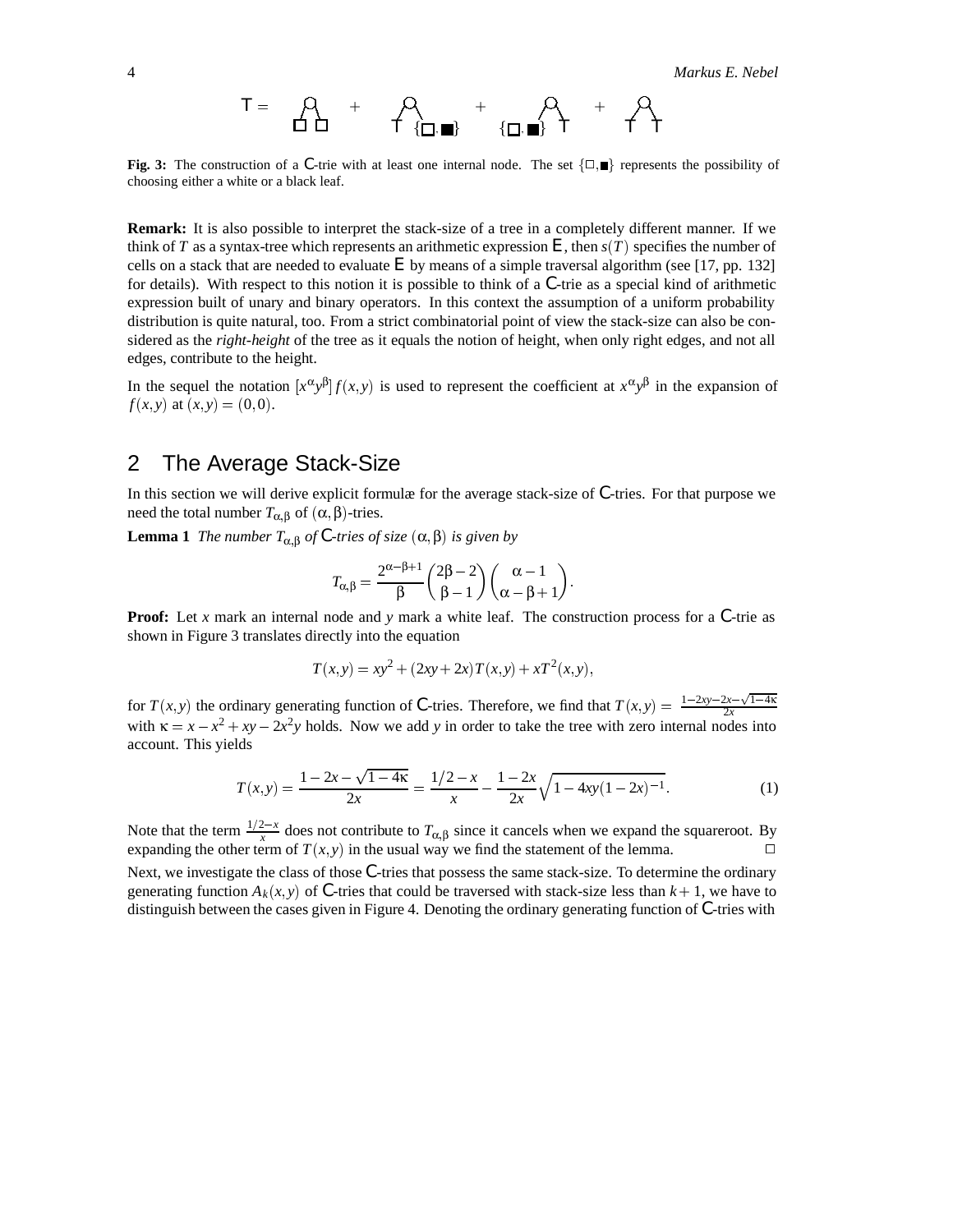

**Fig. 4:** All possible decompositions of a *C*-trie with β white leaves and a stack-size of at most *k*. The number inside a triangle corresponds to the number of white leaves it has to possess, the number below a triangle determines the stack-size of the subtree represented by it.

a stack-size of at most *k* and *j* white leaves by  $L_{k,j}(x, y)$ , these cases translate into the following set of equations:

$$
L_{k,1}(x,y) = y, k \ge 1,
$$
  
\n
$$
L_{1,j}(x,y) = 0, j \ge 2,
$$
  
\n
$$
L_{k,j}(x,y) = xL_{k,j}(x,y) + xL_{k-1,j}(x,y) + x \sum_{\substack{\beta_1 + \beta_2 = j \\ \beta_1 + \beta_2 \ne 0}} L_{k,\beta_1}(x,y)L_{k-1,\beta_2}(x,y)
$$
  
\n
$$
= \left( xL_{k-1,j}(x,y) + x \sum_{\substack{\beta_1 + \beta_2 = j \\ \beta_1 + \beta_2 \ne 0}} L_{k,\beta_1}(x,y)L_{k-1,\beta_2}(x,y) \right) (1-x)^{-1}.
$$

Now  $A_k(x, y) = \sum_{j \ge 1} L_{k,j}(x, y)$  holds and thus

$$
A_1(x, y) = y,
$$
  
\n
$$
A_k(x, y) = -1 + \frac{2xy + x - y - 1}{-1 + x + xA_{k-1}(x, y)}, k \ge 2.
$$

We use a result of [23] where a general solution for continued fractions of the pattern  $C_k(x) = -1 +$ *c*1  $\frac{c_1}{c_2 + xC_{k-1}(x)}$ ,  $C_1(x) = c_3$ , was given. Setting  $c_1 := 2xy + x - y - 1$ ,  $c_2 := -1 + x$  and  $c_3 := y$  implies the following representation for  $A_k(x, y)$ :

$$
A_k(x, y) = \frac{y - xyS_k(u)}{1 - (x + xy)S_k(u)}
$$
(2)

with  $S_k(u) := \frac{1 - u^{k-1}}{1 - u^k} (1 + u)$ ,  $u := \frac{(1 - \varepsilon)}{(1 + \varepsilon)}$  and  $\varepsilon := \sqrt{1 - 4\kappa}$ ,  $\kappa := x - x^2 + xy - 2x^2y$ . Our next task is to determine  $[x^{\alpha}y^{\beta}]A_k(x, y)$  for which we use the following lemma:

**Lemma 2 ([16])** Let  $S_k(x) := \frac{1-\vartheta^k}{1-\vartheta^{k+1}}(1+\vartheta)$  with  $\vartheta := (1-\sqrt{1-4x})/(1+\sqrt{1-4x})$  be the generating function of those extended binary trees that could be traversed with at most  $k$  cells of stack. Then for  $i\geq 1$ 

$$
S_{k-1}^{i}(x) = \sum_{n\geq 0} x^{n} \sum_{\lambda \geq 0} \sum_{h \geq 0} (-1)^{\lambda} {i \choose \lambda} {i-1+h \choose i-1}
$$
  
 
$$
\times \left[ {2n+i-1 \choose n-(k-1)\lambda - kh} - {2n+i-1 \choose n-(k-1)\lambda - kh-1} \right].
$$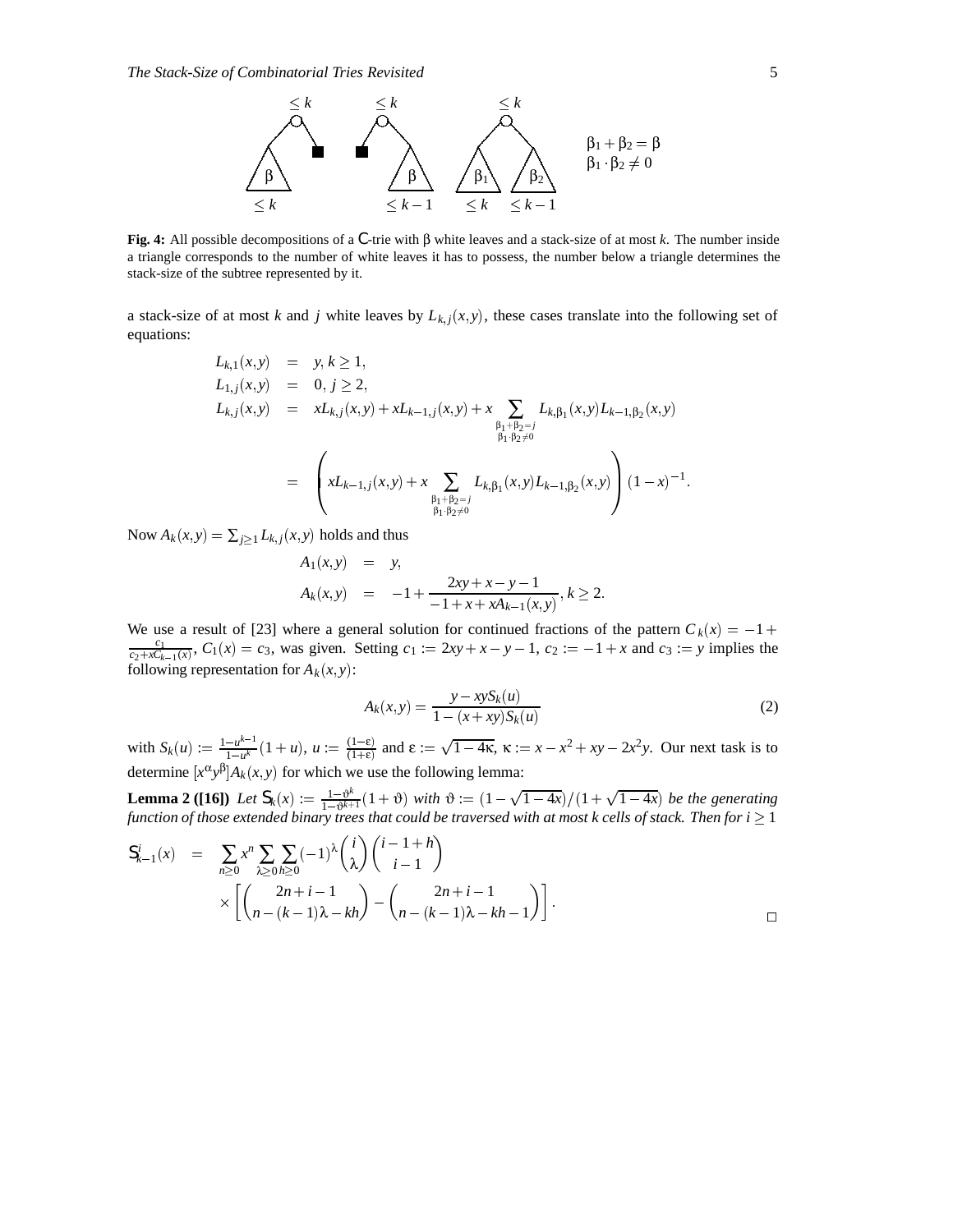In order to determine the coefficient in question we expand the right-hand side of (2) into

$$
y \sum_{i \ge 0} \sum_{j \ge 0} {i \choose j} x^i y^j S_k^i(u) - xy \sum_{i \ge 0} \sum_{j \ge 0} {i \choose j} x^i y^j S_k^{i+1}(u)
$$

and use Lemma 2 to represent the powers of function  $S_k$ . Then it is easy to extract the coefficient  $[x^{\alpha}y^{\beta}]$ in the resulting formula. We obtain:

$$
S_{k,\alpha,\beta} := [x^{\alpha}y^{\beta}]A_k(x,y) =
$$
  

$$
\sum_{i\geq 0} \sum_{j\geq 0} {i \choose j} \sum_{m\geq 0} {m \choose \beta-1-j} \sum_{v\geq 0} {m-\beta+1+j \choose v} (-1)^v (-2)^{\alpha-i-m-v}
$$
  

$$
\times \left[ \left(\frac{\beta-1-j}{\alpha-i-m-v}\right) \varphi(i,m,k) - \left(\frac{\beta-1-j}{\alpha-i-m-v-1}\right) (-2)^{-1} \varphi(i+1,m,k) \right]
$$

for  $\alpha \ge 1$  and  $S_{k,\alpha,\beta} = \delta_{\beta,1}$  for  $\alpha = 0$ . Here  $\varphi(i,m,k)$  is defined as

$$
\varphi(i,m,k) := \sum_{\lambda \geq 0} \sum_{\ell \geq 0} (-1)^{\lambda} {i \choose \lambda} {i-1+\ell \choose i-1} \left( {2m+i-1 \choose m-(k-1)\lambda-k\ell} - {2m+i-1 \choose m-(k-1)\lambda-k\ell-1} \right).
$$

Applying some further simplifications leads to the following lemma:

**Lemma 3** *The number*  $S_{k,\alpha,\beta}$  *of*  $(\alpha,\beta)$ -tries with a stack-size  $\leq$  k is  $\delta_{\beta,1}$  for  $\alpha$  = 0 and

$$
S_{k,\alpha,\beta} = \sum_{i \geq 1} \sum_{j \geq 0} \frac{j}{i} \binom{i}{j} \sum_{m \geq 0} \binom{m}{\beta-1-j} \times \sum_{v \geq 0} \binom{m-\beta+1+j}{v} (-1)^{v} (-2)^{\alpha-i-m-v} \binom{\beta-1-j}{\alpha-i-m-v} \varphi(i,m,k)
$$

*for*  $\alpha \geq 1$ *.* 1*.*

Now, for  $S_{0,\alpha,\beta} = 0$ , the average stack-size is given by the quantity

$$
T_{\alpha,\beta}^{-1}\sum_{1\leq k\leq\alpha+1}k(S_{k,\alpha,\beta}-S_{k-1,\alpha,\beta})=(\alpha+1)-|T_{\alpha,\beta}|^{-1}\sum_{1\leq k\leq\alpha}S_{k,\alpha,\beta}
$$

for  $T_{\alpha,\beta}$  as given in Lemma 1. Using our representation of  $S_{k,\alpha,\beta}$  and performing a lengthy computation similar to that in [23] we find:

**Theorem 1** *Under the assumption of the uniform model, the average stack-size of a*  $(\alpha, \beta)$ -trie is equal to

$$
1 + \left\{ \sum_{i \geq 1} \sum_{j \geq 0} \frac{j}{i} \binom{i}{j} \sum_{m \geq 0} \binom{m}{\beta - j - 1} \sum_{v \geq 0} \binom{m - \beta + j + 1}{v} \binom{\beta - j - 1}{\alpha - i - m - v} \right\}
$$
  
 
$$
\times (-1)^{v} (-2)^{\alpha - i - m - v} \sum_{\lambda \geq 0} (-1)^{\lambda + 1} \binom{i}{\lambda} \sum_{\ell \geq 1} \left[ \binom{2m + i - 1}{m - \ell + \lambda} - \binom{2m + i - 1}{m - \ell + \lambda - 1} \right]
$$
  
 
$$
\times \sum_{\substack{d \mid \ell}} \binom{i - 1 + d - \lambda}{i - 1} \left\} T_{\alpha, \beta}^{-1}
$$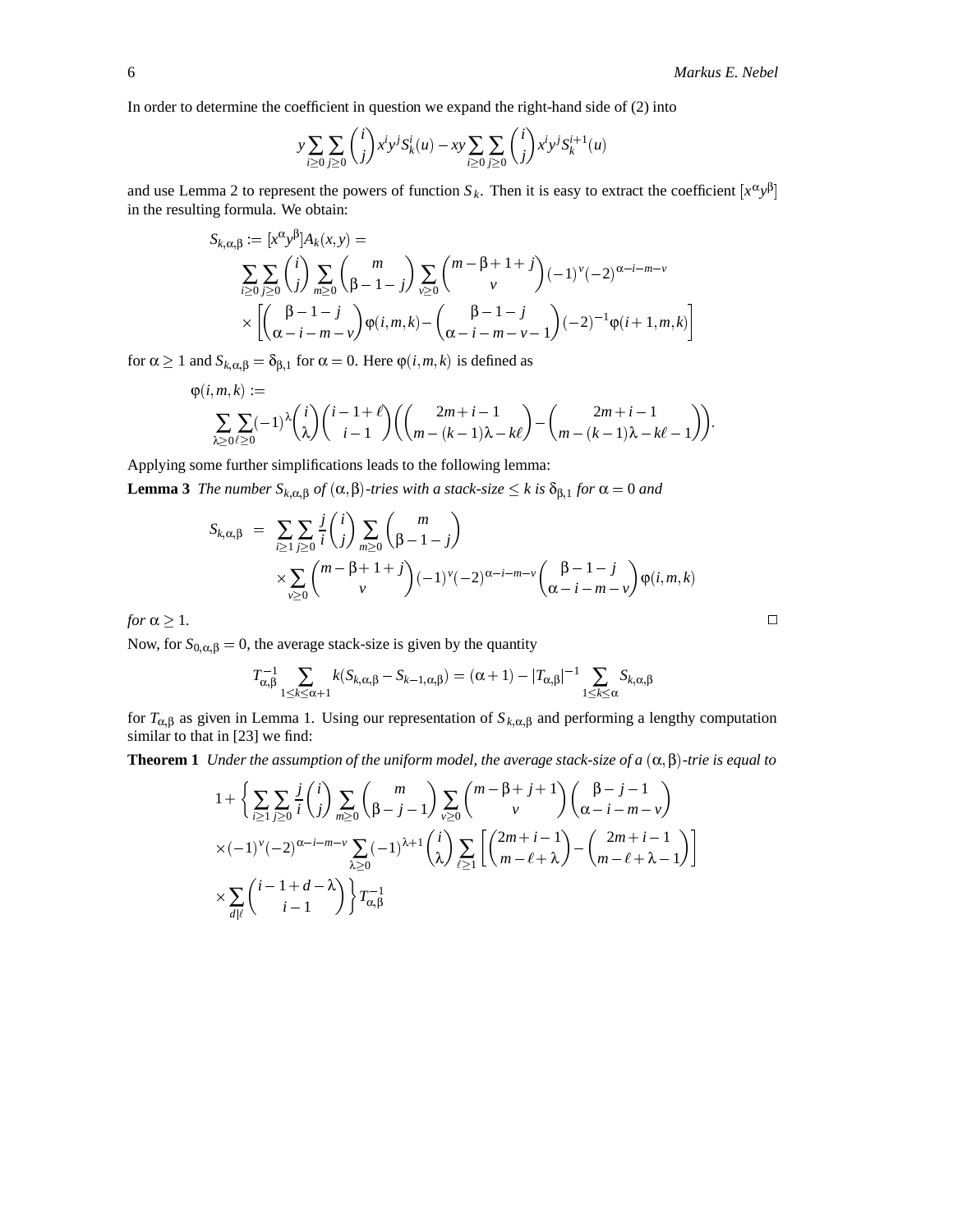#### *with*  $T_{\alpha,\beta}$  *as given in Lemma 1.*  $\Box$

This result does not give us a lot of information about the behavior of the average stack-size since it is too complicated. Thus we have to derive an asymptotic equivalent.

## 3 Asymptotical *r*-th Moments and Limiting Distribution

In this section we will consider asymptotics for all moments of the stack-size and we will prove that a normalized stack-size possesses the theta distribution in the limit. Similar observations concerning the height of trees can be found in [9]. The usage of moments about the origin proved to be the method of choice in our context.

Please recall that  $u = \frac{(1-\varepsilon)}{(1+\varepsilon)}$  for  $\varepsilon = \sqrt{1-4\kappa}$  and  $\kappa = x - x^2 + xy - 2x^2y$ . We define  $A_0(x, y)$  to be zero and set

$$
a := \frac{(1-x-xu)y}{1-(x+xy)(1+u)}, b := \frac{(u(x-1)+x)y}{u(1-(x+xy)(1+u))}, c := \frac{u-(x+xy)(1+u)}{u(1-(x+xy)(1+u))}
$$

and

$$
\bar{A}_p(x,y) = \frac{acu^p}{1 - cu^p} + \frac{bu^p}{1 - cu^p}, p \ge 1.
$$

By using the relation  $A_p(x, y) - \overline{A}_p(x, y) = a$  (since  $a = y + T(x, y)$  holds,  $-\overline{A}_p(x, y)$  is the generating function of *C*-tries with a stack-size greater than *p*) one easily realizes that the generating function of the *r*-th moment

$$
\sum_{p\geq 1} p^{r} (A_p(x, y) - A_{p-1}(x, y))
$$

for  $r \geq 1$  can be rewitten as

$$
a - \sum_{p \ge 1} \sum_{j \ge 1} {r \choose j} p^{r-j} \bar{A}_p(x, y). \tag{3}
$$

We have to consider the function  $M_v(x, y) := -\sum_{p \geq 1} p^v \overline{A}_p(x, y)$ . Using (2) we find that

$$
M_{\mathbf{v}}(x,y) = -\left(a + \frac{b}{c}\right) \underbrace{\sum_{n\geq 1} u^n \sum_{d|n} c^d \left(\frac{n}{d}\right)^{\mathbf{v}}}_{=: \varsigma(u)}
$$

holds. We will use the *O*-transfer method as presented in [10] together with the saddle point method (see [12]) to obtain an asymptotic for the coefficient  $[x^{\alpha}y^{\beta}]M_v(x, y)$ . For this purpose we consider  $M_v(x, y)$  as a function in *x* with complex parameter *y* and determine the dominant singularity  $x_0(y)$  of  $M_v(x, y)$ . It is sufficient to restrict our attention to *y* with  $|y| = 1/(2(\rho - 1))$  for a fixed ratio  $\rho := \alpha/\beta > 1$ . Obviously,  $M_v(x, y)$  converges (and thus is an analytic function) if  $|u| < 1$  and  $|c| \le 1$  hold. Conversely, for  $u = c = 1$  $M_v(x, y)$  becomes divergent and thus singular. The latter occurs for  $x = x_0(y) := 1/(2+4y)$ . In order to apply the *O*-transfer method we must be able to extend the function analytically beyond its disc of convergence. More precisely the function must be Δ-analytic, i.e. it must be analytic in the open domain

$$
\Delta(\phi, R) := \{ z \mid |z| < R, z \neq z_0(y), |\arg(z - z_0(y))| > \phi \}
$$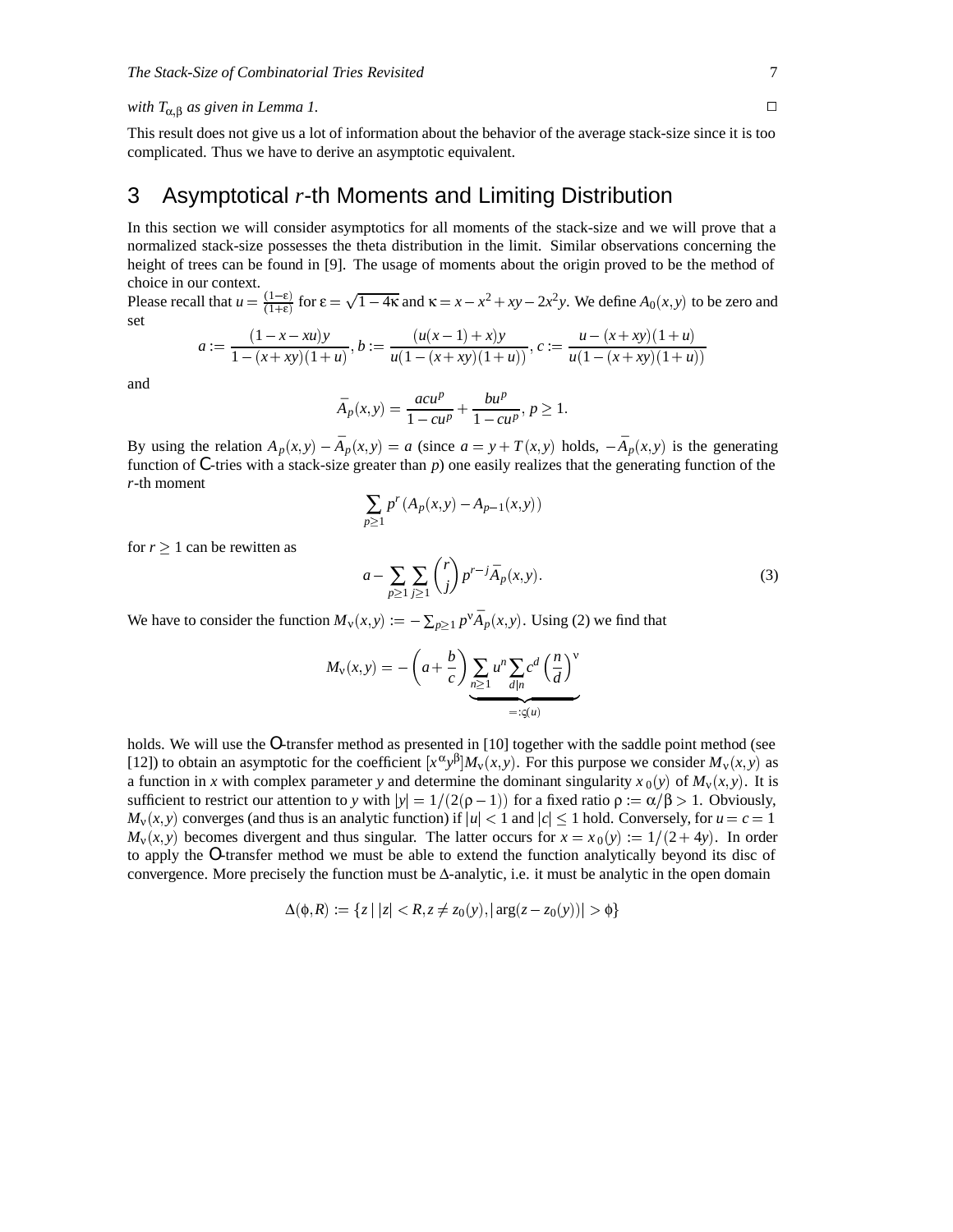for some  $R > |z_0(y)|$  and  $0 < \phi < \frac{\pi}{2}$ . It is not hard to show that  $|u| < 1$  for  $\Re(x) < \frac{1+|y|}{2+4|y|}$  and  $\Im(x) \neq 0$ and that  $|u| < 1$  for  $\Im(x) = 0$  and  $\Re(x) < \frac{1}{2+4|y|}$ . Furthermore,  $|c| \le 1$  as long as  $\Re(x) < \frac{1+|y|}{2+4|y|}$ . Thus it is obvious that we can choose *R* and  $\phi$  such that  $M_v(x, y)$  is  $\Delta$ -analytic. Next we need an expansion of  $M_v(x, y)$  at  $x_0(y)$  which we will derive by means of the Mellin summation technique. We set  $u = \exp(-t)$ within ς, then we compute the Mellin transform of the resulting sum with respect to variable *t* (the factor  $-(a+b/c)$  will be considered later). We find

$$
\varsigma(e^{-t}) \stackrel{M}{\longrightarrow} \Gamma(s) \sum_{n \geq 1} n^{-s} \sum_{d|n} c^d \left(\frac{n}{d}\right)^{\vee}.
$$

Due to properties of the Dirichlet convolution and the application of the  $\exp/\log$  trick we find a simpler representation of the transform, namely

$$
\Gamma(s)\zeta(s-v)\sum_{i\geq 0}\ln^{i}(c)\zeta(s-i)/i!.
$$

Before we can use the Mellin summation formula given in [8] we have to set  $u = \exp(-t)$  within  $\ln(c)$ also. An expansion of the resulting expression at  $t = 0$  yields the appropriate approximation

$$
\ln(c) = -2\frac{x(1+y)}{1-2x-2xy}t + O(t^3).
$$

Now, according to the methodology, an expansion of  $\zeta(e^{-t})$  at  $t=0$  is given by the sum of the residues of  $t^{-s}\Gamma(s)\zeta(s-\nu)\sum_{i\geq 0}\left(-2\frac{x(1+y)}{1-2x-2xy}t\right)^i\zeta$  $\left(\frac{x(1+y)}{1-2x-2xy}t\right)^i \zeta(s-i)/i!$ . For each *i* fixed and  $v \ge 1$  the most significant contribution of that sum of residues is of the order  $O(t^{-(v-i+1)})$ . Thus, for the leading term, only the summand for  $i = 0$  contributes. In that way we find that the most significant term of the expansion of our sum is given by

$$
\Gamma(\nu+1)\zeta(\nu+1)t^{-(\nu+1)}, \nu \ge 1.
$$

Contributions of lower significance will result from different choices for *i* and *s*. However, in this case we wont need a precise representation of the coefficients since they will only be used to derive an *O*-term for the asymptotic. For  $v = i$  we have a pole of order 2 at  $s = i + 1$  which implies as the dominating part of its residue

$$
-\left(-2\frac{x(1+y)}{1-2x-2xy}\right)^{t}\frac{\ln(t)}{t}.
$$

This term will provide the contribution of highest significance for  $v = 0$ , the term of second order for  $v = 1$  and the term of third order for  $v = 2$ . For  $v = 0$  the term of second order is implied by the residues for  $i = 0$ ,  $s = 0$  and  $i = 1$ ,  $s = 1$ ; again we do not need a precise representation, it is sufficient to know that those residues are of constant order. The resulting expansions of  $\zeta(e^{-t})$  around  $t = 0$  can be transformed into an expansion around the dominant singularity  $x_0(y) = \frac{1}{2+4y}$  because  $t = 0$  corresponds to  $u = 1$  and  $u|_{x=\frac{1}{2+4y}} = 1$  holds. The transformation is done by replacing *t* by  $2 \frac{\sqrt{2}\sqrt{y(1+2y)}}{1+2y}$ ξ<sup>1/2</sup> for ξ := 1 - (2 + 4*y*)*x*. Furthermore, we have to expand  $- (a + \frac{b}{c})$  and *a* around  $x = (2+4y)^{-1}$ . The related expansions are given

$$
-\left(a+\frac{b}{c}\right) = 2\sqrt{2y(1+2y)}\xi^{1/2} + O(\xi^{3/2})
$$
 and

by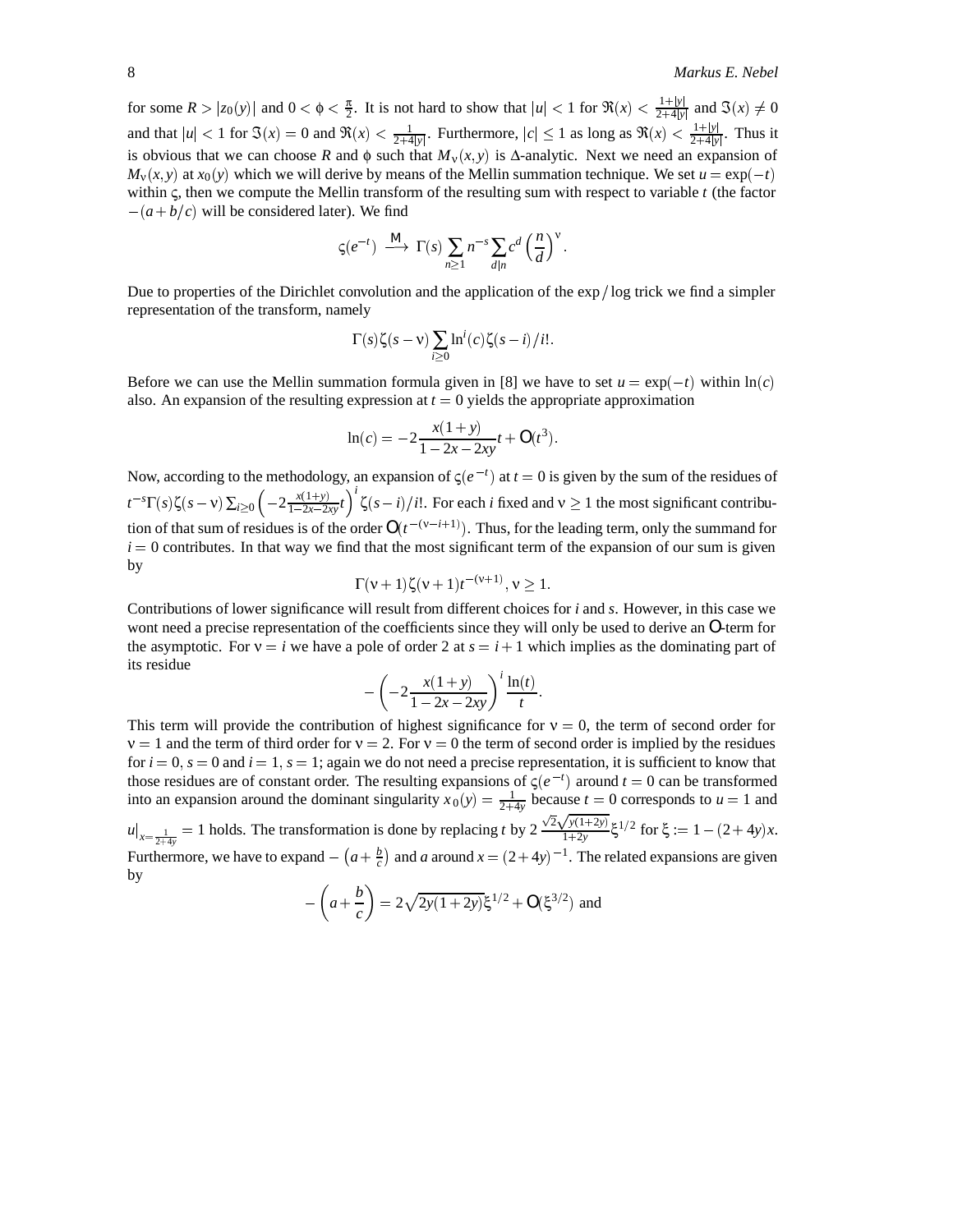$$
a = 2y - \sqrt{2y(1+2y)}\xi^{1/2} + O(\xi).
$$

Combining all the results we get the following expansions of  $M_v(x, y)$  at  $x = (2 + 4y)^{-1}$  (terms relevant for the asymptotic only)

$$
\begin{cases}\n-\frac{1+2y}{2}\ln(\xi) + F_1\xi^{1/2} + O(\xi^{3/2}) & : \ v = 0, \\
\frac{\pi^2}{2}(1+2y)\left(2\sqrt{\frac{2y}{1+2y}}\right)^{-1}\xi^{-1/2} + F_2\ln(\xi) + O(\xi^{1/2}) & : \ v = 1,\n\end{cases}
$$

$$
M_{\mathbf{v}}(x,y) = \begin{cases} \frac{\pi^2}{6} (1+2y) \left( 2\sqrt{\frac{2y}{1+2y}} \right)^{-1} \xi^{-1/2} + F_2 \ln(\xi) + O(\xi^{1/2}) & : \mathbf{v} = 1, \\ 2\zeta(3) (1+2y) \left( 2\sqrt{\frac{2y}{1+2y}} \right)^{-2} \xi^{-1} + F_3 \xi^{-1/2} + O(\ln(\xi)) & : \mathbf{v} = 2, \end{cases}
$$
(4)

$$
\begin{cases}\n2\zeta(3)(1+2y)\left(\frac{2y}{1+2y}\right) & \zeta \to 3 \\
(1+2y)\Gamma(\nu+1)\zeta(\nu+1)\left(2\sqrt{\frac{2y}{1+2y}}\right)^{-\nu}\zeta^{-\nu/2} + F_4\xi^{-(\nu-1)/2} + O(\xi^{-(\nu-2)/2}) & \varepsilon \to 3.\n\end{cases}
$$

Here  $F_i$ ,  $1 \le i \le 4$ , denotes some factors possibly depending on *y* for which we have not determined a precise representation. Let us assume that we have chosen the radius *R* of the Δ-domain such that the expansion (4) is valid for *x* with  $|x - x_0(y)| \le R/2$ . In order to apply the *O*-transfer method it is not sufficient to know the expansion of a function at its dominant singularity. We also need to know that the *O*-term of the expansion is valid for the entire  $\Delta$ -domain. We will just consider the case  $v \ge 3$  to show how this can be concluded, the reasoning for the other cases would be exactly the same. We have to show that

$$
\left| M_{\nu}(x,y) - (1+2y)\Gamma(\nu+1)\zeta(\nu+1) \left( 2\sqrt{\frac{2y}{1+2y}} \right)^{-\nu} \xi^{-\nu/2} - F_4 \xi^{-(\nu-1)/2} \right| \le C |\xi|^{-(\nu-2)/2}
$$

for some *C* uniform in *y*. Since  $|\xi|^{-(v-2)/2}$  is bounded for *x* in the Δ-domain with  $|x-x_0(y)| > R/2$  it is sufficient to show that the left-hand side of the inequality is bounded also. We know that  $M_v(x, y)$  is bounded for those values of *x* in question. Obviously, also  $(1+2y)\Gamma(v+1)\zeta(v+1)\left(2\sqrt{\frac{2y}{1+2y}}\right)^{-v}\zeta^{-v/2}$ and  $F_4 \xi^{-(v-1)/2}$  are bounded for *x* in the  $\Delta$ -domain with  $|x-x_0(y)| > R/2$ . Thus, the left-hand side of the inequality is bounded and we can find a *C* such that the above inequality is valid. Since we only consider a restricted domain for *y* it is obvious that *C* can be chosen uniformly.

Now we can apply the O-transfer method in order to approximate the coefficient  $[x^{\alpha}]M_v(x, y)$  for large  $\alpha$ . We find that  $[x^{\alpha}]M_{\nu}(x, y) \sim$ 

$$
\begin{cases}\n\frac{1+2y}{2}\frac{(2+4y)^{\alpha}}{\alpha} + \overline{F}_1 \frac{(2+4y)^{\alpha}}{\sqrt{\alpha^3}} + O\left(\frac{(2+4y)^{\alpha}}{\sqrt{\alpha^5}}\right) & : \ v = 0, \\
\Gamma(2)\zeta(2)(1+2y)\left(2\sqrt{\frac{2y}{\sqrt{\alpha^5}}}\right)^{-1} \frac{(2+4y)^{\alpha}}{(2+4y)^{\alpha}} + \overline{F}_2 \frac{(2+4y)^{\alpha}}{2} + O\left(\frac{(2+4y)^{\alpha}}{2}\right) & : \ v = 1.\n\end{cases}
$$

Γ-2ζ-2-1 2*y* 2 2*y* <sup>1</sup>2*<sup>y</sup>* <sup>1</sup> -24*y* α πα *F*<sup>2</sup> -24*y* α <sup>α</sup> *O* --24*y* α <sup>α</sup><sup>3</sup> : <sup>ν</sup> <sup>1</sup>

$$
\begin{cases}\n\Gamma(3)\zeta(3)(1+2y)\left(2\sqrt{\frac{2y}{1+2y}}\right)^{-2}(2+4y)^{\alpha} + \overline{F}_3 \frac{(2+4y)^{\alpha}}{\sqrt{\alpha}} + O(\frac{(2+4y)^{\alpha}}{\alpha}) & : v = 2, \\
\Gamma(\nu+1)\zeta(\nu+1)(2\sqrt{\frac{2y}{1+2y}})^{-\nu}\frac{(2+4y)^{\alpha+1}\alpha^{\nu/2-1}}{(2+4y)^{\alpha+1}\alpha^{\nu/2-1}} + \overline{F}_4 (2+4y)^{\alpha}\alpha^{(\nu-3)/2} + O((2+4y)^{\alpha}\alpha^{(\nu-4)/2}) & : v > 3.\n\end{cases}
$$

$$
\left( \Gamma(\nu+1) \zeta(\nu+1) \left( 2\sqrt{\tfrac{2\nu}{1+2\nu}} \right)^{-\nu} \tfrac{(2+4\nu)^{\alpha+1} \alpha^{\nu/2-1}}{2\Gamma(\nu/2)} + \overline{F}_4(2+4\nu)^{\alpha} \alpha^{(\nu-3)/2} + O((2+4\nu)^{\alpha} \alpha^{(\nu-4)/2}) \right) \; : \; \nu \geq 3,
$$

for  $\alpha \to \infty$  and  $\overline{F}_i$ ,  $1 \le i \le 4$ , some factors possibly depending on *y* which result form  $F_i$  and the application of the transfer. We can use the saddle point method in order to determine the coefficient at  $[y^{\beta}]$  from the above asymptotics. In all cases we need to determine the coefficient of a function of the pattern  $V(y) = A(y)B(y)^\alpha$  for large  $\alpha$ . This can be done by the Cauchy integral

$$
[y^{\beta}]V(y) = \frac{1}{2\pi i} \int_{|y|=y_0} V(y) y^{-\beta-1} dy,
$$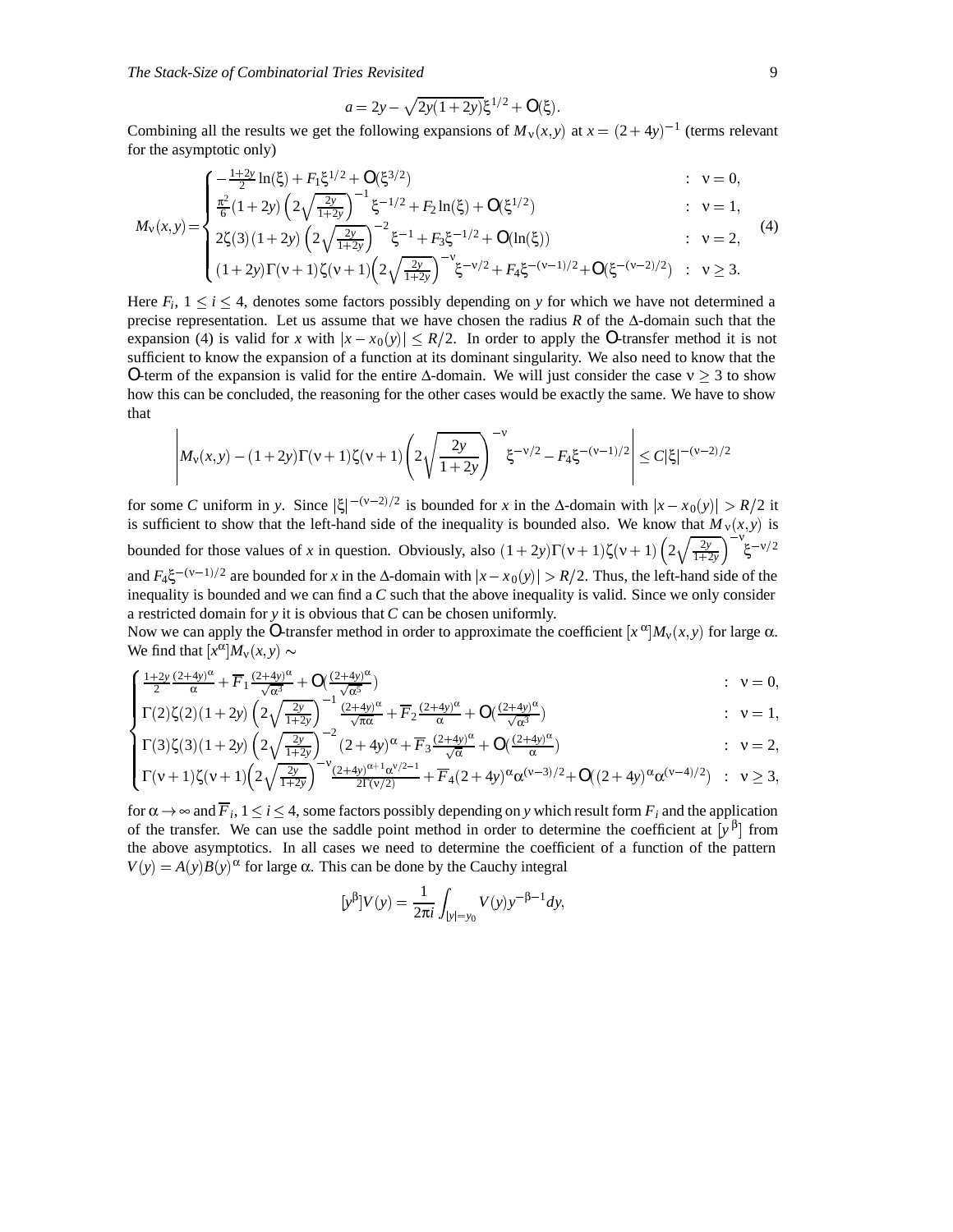where  $y_0$  is the saddle point of the function  $B(y)^\alpha y^{-\beta}$  which is given by the solution of the equation

$$
\frac{y_0B'(y_0)}{B(y_0)}=\frac{\beta}{\alpha}.
$$

As a special case of the results in [6] we find that

$$
[y^{\beta}]V(y) = \frac{A(y_0)}{\sqrt{2\pi\alpha C(y_0)}}B(y_0)^{\alpha}y_0^{-\beta}(1 + O(\alpha^{-1})),
$$
\n(5)

for  $C(y) = y^2 B''(y)/B(y) - y^2 B'(y)^2/B(y)^2 + y B'(y)/B(y)$ ,  $\frac{\alpha}{\beta} > 1$  and  $\alpha \to \infty$ . This formula can be applied to the two leading terms of each of the asymptotics for  $[x^{\alpha}]M_{\nu}(x,y)$ . Note that we always get a factor of the order  $1/\sqrt{\alpha}$  when we apply this procedure. In order to handle the *O*-terms we just use saddle point bounds like those given in Theorem 6.1 of [12]. In this way we find that

$$
[y^{\beta}]O((2+4y)^{\alpha}) = O((2+4y_0)^{\alpha}y_0^{-\beta}).
$$
\n(6)

In such a case we do not get a factor  $1/\sqrt{\alpha}$ , that is why it was not sufficient to consider the leading term of the expansions only.

In all cases where we will use (5),  $B(y)$  is equal to  $(2+4y)$ , the corresponding saddle point is given by  $y_0 := 1/(2(\rho - 1))$  and the resulting  $C(y_0)$  is given by  $(\rho - 1)/\rho^2$ . Recall that  $\rho = \frac{\alpha}{\beta}$  was restricted to be fixed and greater than 1 such that  $y_0$  is always well-defined.

Returning to (3) we conclude that the case  $r = 1$  corresponds to  $a + M_0(x, y)$ . Since the expansion of *a* possesses a term of order  $\xi^{1/2}$  it provides a contribution to the term of second order of the asymptotic for the coefficient at  $x^{\alpha}$  which we do not consider explicitly since it will vanish in the *O*-term. By the application of (5) and (6) we find that for  $\frac{\alpha}{\beta} > 1$  fix the coefficient in question is given by

$$
[x^{\alpha}y^{\beta}](a+M_0(x,y)) = \frac{2^{\alpha+\beta-3/2}(\rho-1)^{\beta-\alpha}\rho^{\alpha+2}}{\sqrt{\pi}(\alpha(\rho-1))^{3/2}} + O(\alpha^{-2}(2+4y_0)^{\alpha}y_0^{-\beta}).
$$

For  $r \geq 2$  we observe that for each  $r - j \geq 2$  fixed the contribution to the generating function for the *r*-th moment is given by  $\binom{r}{j}M_{r-j}(x,y)$ . Therefore, for  $r \ge 2$  fixed, the most significant contribution is implied by the choice  $j = 1$ , i.e., we have to set  $v := r - 1$  to use the appropriate asymptotic. Again we apply the saddle point method via equation (5) in order to get an asymptotic for the coefficient at  $x^{\alpha}y^{\beta}$ . This procedure yields

$$
\begin{aligned}\n&\frac{[x^{\alpha}y^{\beta}]M_{r-1}(x,y)\sim}{2^{\alpha+\beta-1/2}\alpha^{(r-3)/2}(r-1)(\rho-1)^{\beta-\alpha-1}\rho^{(2\alpha+r+3)/2}\Gamma(\frac{r}{2}+1)\zeta(r)}+\mathcal{O}(\alpha^{(r-5)/2}(2+4y_0)^{\alpha}y_0^{-\beta}),\\
&\frac{x\sqrt{\alpha(\rho-1)}}{\sqrt{\alpha(\rho-1)}}\n\end{aligned}
$$

for  $r \ge 2$ ,  $\rho = \frac{\alpha}{\beta} > 1$  fix and  $\alpha \to \infty$ . To find an asymptotic for the *r*-th moment this quantity must be divided by the asymptotical number of  $(\alpha, \beta)$ -tries. This number can be determined in exactly the same way as done in the previous calculations. We expand  $T(x, y)$  as given in (1) around the dominant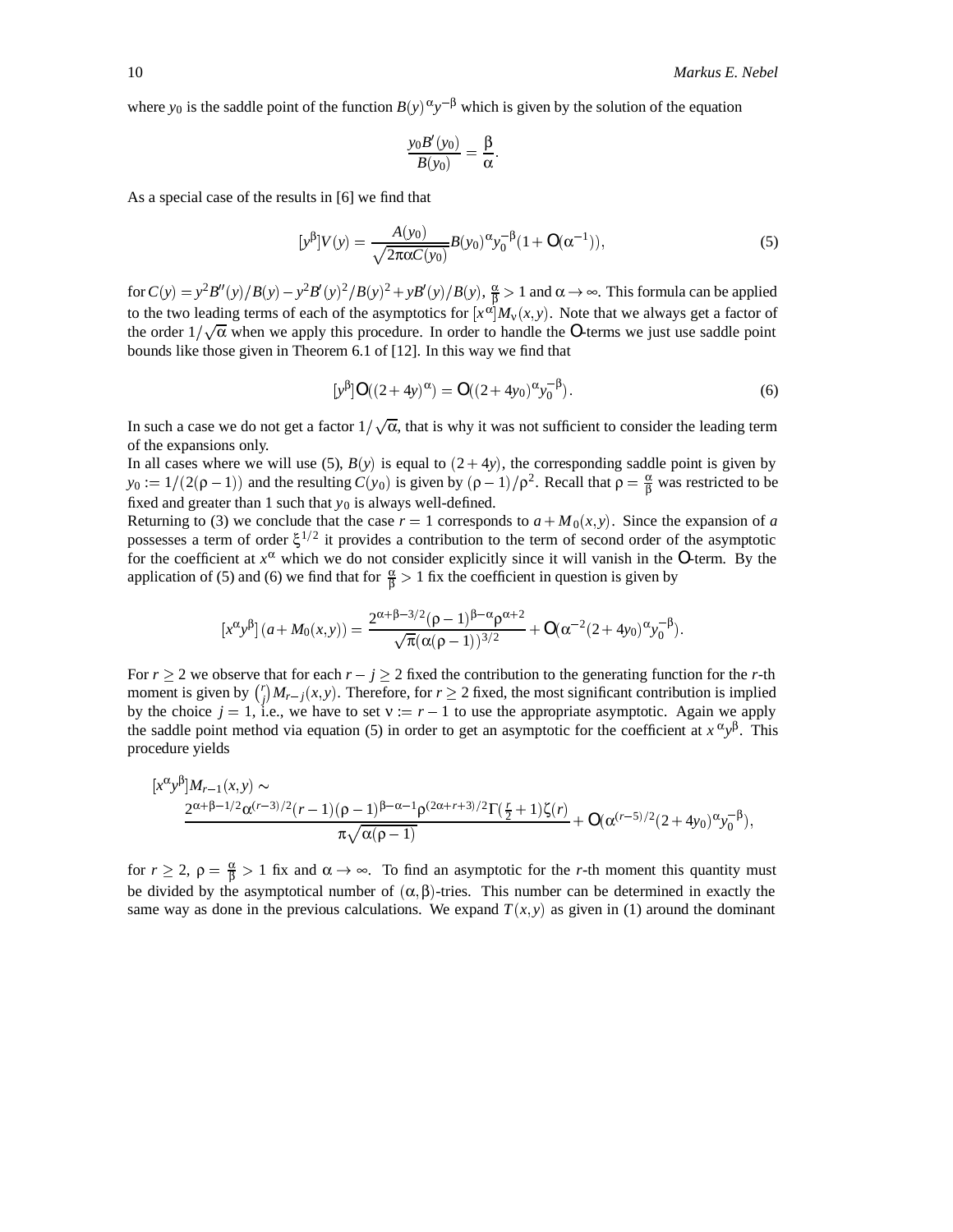singularity  $x = (2+4y)^{-1}$  yielding  $-\sqrt{2y}\sqrt{1+2y}\xi^{1/2}$  for the term that contributes most significantly to the asymptotic. Afterwards we apply the *O*-transfer method and the saddle point method to find

$$
T_{\alpha,\beta} \sim \frac{2^{\alpha+\beta-3/2}(\rho-1)^{\beta-\alpha}\rho^{\alpha+3/2}}{\alpha^2\pi(\rho-1)^{3/2}}.
$$
\n
$$
(7)
$$

**Remark:** Note that we could also use Stirling's formula together with the representation of *T*α-<sup>β</sup> as given in Lemma 1 in order to derive the asymptotical number of  $(\alpha, \beta)$ -tries. Choosing this procedure and not approximating the factorial  $(\alpha - \beta + 1)!$  appearing in  $\binom{\alpha-1}{\alpha-\beta+1}$ , the resulting asymptotic is valid uniformly for arbitrary choices of  $\alpha$  and  $\beta$ ,  $\alpha$ ,  $\beta \rightarrow \infty$ .

Now everything is prepared to conclude the main theorem of the present section. Dividing the asymptotics derived from  $M_v(x, y)$  by the asymptotical number of  $(\alpha, \beta)$ -tries provides the following theorem.

**Theorem 2** *The r-th moment of the stack-size of*  $(\alpha, \beta)$ -tries is asymptotically given by

$$
\begin{cases}\n\sqrt{\pi \rho \alpha} + O(1) & : r = 1, \\
\zeta(r)r(r-1)\Gamma(\frac{r}{2}) \rho^{\frac{r}{2}} \alpha^{\frac{r}{2}} + O(\alpha^{(r-1)/2}) & : r \ge 2,\n\end{cases}
$$
\nfor  $\rho = \frac{\alpha}{\beta} > 1$  fixed,  $\alpha \to \infty$ .

Note that the limit  $r \to 1$  applied to our result for  $r \geq 2$  yields the leading term of the expected value. It is possible to derive terms of lower significance from our formulæ. For example, the term of second order of the expectation is implied by the expansion of *a* and the residues of our Mellin transform for  $i = 0$ ,  $s = 0$  and  $i = 1$ ,  $s = 1$ . Those imply the term

$$
\frac{\sqrt{1+2y}(2+y)}{\sqrt{2y}}\xi^{1/2}
$$

for the expansion at  $x = (2+4y)^{-1}$  and thus a contribution of  $\frac{3}{2} - 2\rho$  for the average value. Investigating the leading term of our asymptotic expansion more precisely proves that it does not provide any contribution to the term of second order for the asymptotics.

The class of  $(\alpha, \alpha + 1)$ -tries is equal to the class of ordinary extended binary trees with  $\alpha$  internal nodes. Since  $\lim_{\alpha\to\infty}\frac{\alpha}{\alpha+1}=1$  holds, those trees would correspond to the case  $\rho=1$ . However, even if we are formally not allowed to do so, it is sufficient to set  $\rho := 1$  within the asymptotic of the expectation in order to rediscover the result of [2] (leading and constant term); there it has been shown that the average stack-size of extended binary trees is asymptotically given by  $\sqrt{\pi\alpha} - \frac{1}{2}$ . Furthermore, we can use our representation for the moments to determine an asymptotic for the variance. We find:

**Corollary 1** *The variance*  $\sigma^2(\alpha, \beta)$  *of the stack-size of*  $(\alpha, \beta)$ -tries is asymptotically given by

$$
\sigma^2(\alpha,\beta)\sim \left(\frac{1}{3}\pi\rho-\rho\right)\pi\alpha,
$$

 $f \circ \rho = \frac{\alpha}{\beta} > 1$  *fixed,*  $\alpha \to \infty$ .

Note, that again  $\rho = 1$  leads to the well-known result for ordinary extended binary trees (see e.g. [15]). Let the *normalized stack-size* of a  $(\alpha, \beta)$ -trie *T* be defined as  $\hat{s}(T) := s(T)/\sqrt{\alpha \beta}$  for  $\rho = \frac{\alpha}{\beta}$ . Then we obviously find that the *r*-th moment of the normalized stack-size is asymptotically given by

$$
r(r-1)\Gamma\left(\frac{r}{2}\right)\zeta(r)
$$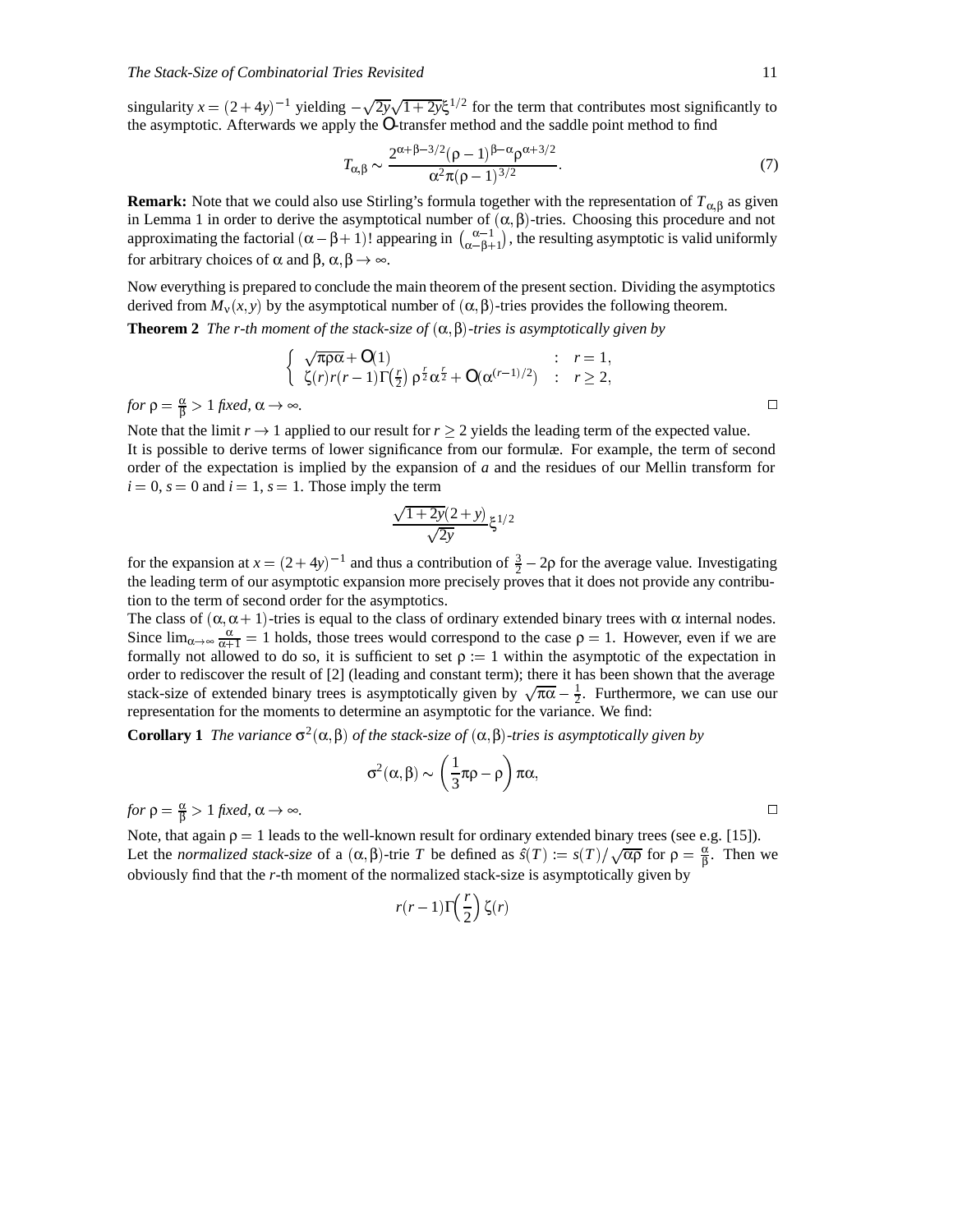in the limit. Those are exactly the *r*-th moments of the theta distribution [27] whose cummulative distribution function is

$$
H(x) = 4x^{-3}\pi^{\frac{5}{2}}\sum_{k\geq 0}k^2\exp(-k^2\pi^2/x^2)
$$

with the corresponding density

$$
h(x) = 4x \sum_{k \ge 1} k^2 (2k^2 x^2 - 3) \exp(-k^2 x^2).
$$
 (8)

Therefore we can conclude:

**Corollary 2** *The normalized stack-size of*  $(\alpha, \beta)$ -tries

$$
\hat{s}(T) = s(T)/\sqrt{\alpha \rho}
$$

*admits a limiting theta distribution with density function (8) for*  $\rho = \frac{\alpha}{\beta} > 1$  *fixed,*  $\alpha \to \infty$ .

See [15] for the related result for ordinary extended binary trees which we *rediscover* by setting ρ to 1. As already mentioned within the introduction there are also studies for combinatorial tries where only the number of internal nodes is used to determine the size of a tree. In the sequel we will call a *C*trie with  $\alpha$  internal nodes and an arbitrary number of white leaves a  $\alpha$ -trie. Since there are no results on higher moments, distribution or variance for the stack-size of uniform random  $\alpha$ -tries, we will use our computations in order to derive the related approximations. Setting  $y = 1$  within the asymptotic for  $[x^{\alpha}]M_{r-1}(x, y)$  yields the corresponding asymptotic for  $\alpha$ -tries

$$
3r\Gamma(r)\zeta(r)\left(\frac{2}{3}\sqrt{6}\right)^{-(r-1)}6^{\alpha}\alpha^{\frac{r}{2}-\frac{3}{2}}\Gamma^{-1}\left(\frac{r-1}{2}\right).
$$

Dividing this quantity by the asymptotical number of α-tries

$$
\frac{\sqrt{66^{\alpha}}}{2\sqrt{\pi\alpha^3}}
$$

leads to the approximation of the *r*-th moment given in the following corollary.

**Corollary 3** *For r*  $\geq$  2 *fixed, the r-th moment of the stack-size of*  $\alpha$ *-tries is asymptotically given by* 

$$
\zeta(r)(r-1)r\left(\frac{3}{2}\right)^{\frac{r}{2}}\alpha^{\frac{r}{2}}\Gamma\!\left(\frac{r}{2}\right),\,
$$

 $\alpha \rightarrow \infty$ .

Note, that even if we only considered  $r \geq 2$  for the  $\alpha$ -tries, the limit  $r \to 1$  is equal to the well-known approximation for the average-value  $\sqrt{\frac{3}{2}\pi\alpha}$  which was first proven in [23]. Furthermore, it is obvious to normalize the stack-size of α-tries in order to find again a limiting theta-distribution. Moreover, we can use our results to prove an asymptotic for the variance. We find: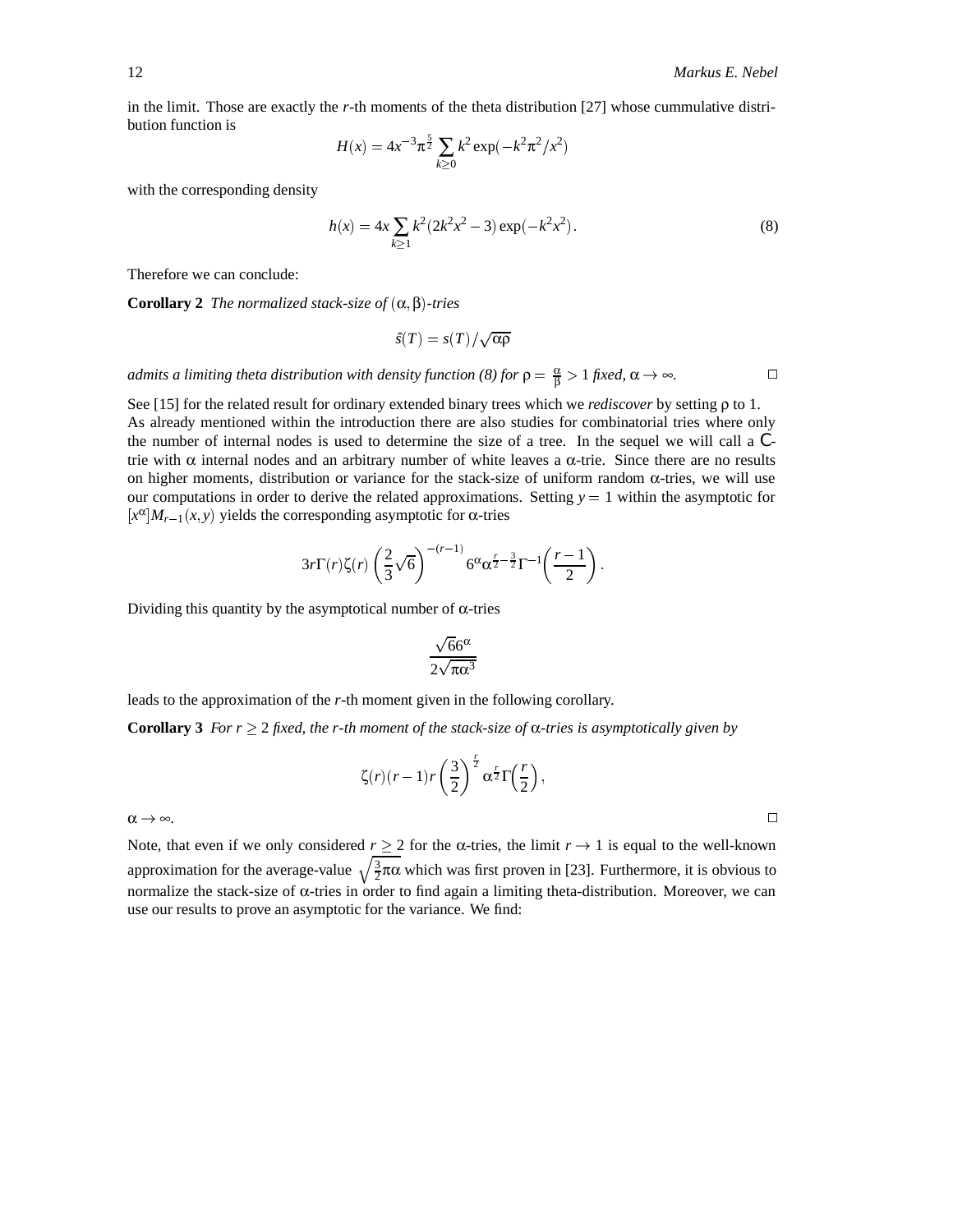**Corollary 4** *The variance*  $\sigma^2(\alpha)$  *of the stack-size of*  $\alpha$ *-tries is asymptotically given by* 

$$
\frac{1}{2}\pi(\pi-3)\alpha,\alpha\to\infty
$$

*If the* normalized *stack-size*  $\tilde{s}(T)$  *of a*  $\alpha$ *-trie*  $T$  *is defined as*  $\tilde{s}(T) := s(T)/\left(\frac{\sqrt{6}}{2}\sqrt{\alpha}\right)$ *, then*  $\tilde{s}(T)$  *admits a limiting theta distribution with density function (8) for*  $\alpha \rightarrow \infty$ *.* 

We will finish this section by providing some plots and tables related to the results presented. In Figure 5



**Fig. 5:** The density and the distribution function for  $(α, β)$ -tries for  $β = 30$  and  $ρ = \frac{i}{5}$ ,  $i = 5, 6, ..., 10$ . The solid lines represent the asymptotics, the circles are used to plot the exact values.

we find the asymptotical density and distribution function for the stack-size of  $(\alpha, \beta)$ -tries for  $\beta = 30$  and ρ restricted to some fixed values compared to the exact values of the density and distribution. For the density (left picture of Figure 5) the highest graph corresponds to the case  $\rho = 1$  and the lowest one to the case  $\rho = 2$ . For the distribution function the leftmost graph belongs to  $\rho = 1$  and the rightmost to  $\rho = 2$ . In both pictures the asymptotic is only compared with the exact values in the case  $\rho = 1$ . As you can see our predictions are very close to the real values even for *C*-tries of relatively small sizes. In Figure 6 similar plots are pictured for the case of the normalized stack-size for α-tries of size 50. Again, we find that the presented asymptotics are very accurate. Finally, the table of Figure 7 shows some exact numerical values of the distribution function for the normalized stack-size of α-tries together with the corresponding approximations.

## 4 Concluding Remarks

In this paper we have investigated the average stack-size of uniform random  $C$ -tries with  $\alpha$  internal nodes and  $\beta$  white leaves (keys). Our result improves the one presented in [23] because the number of white leaves (code words, keys) within a *C*-trie has been introduced as a new parameter. With respect to the application of tries to the compression of blockcodes the ratio  $\rho := \frac{\alpha}{\beta}$  can be considered as the degree of

 $\Box$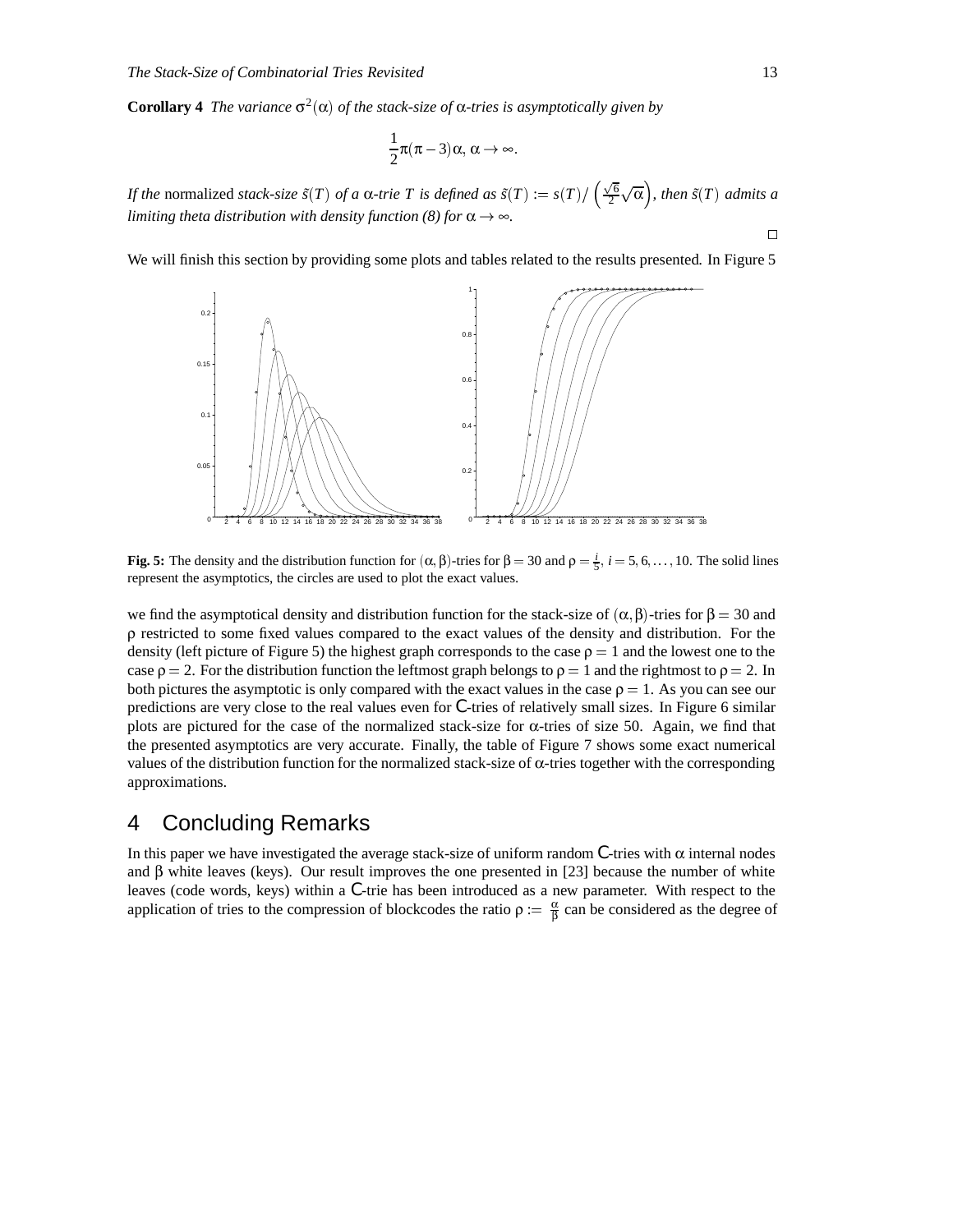

**Fig. 6:** The density and the distribution function for α-tries of size 50. The solid lines represent the asymptotics, the circles and crosses are used to plot the exact values.

| $Pr[\tilde{s}(T) \leq p]$ |       |                |       |       |
|---------------------------|-------|----------------|-------|-------|
|                           |       |                |       |       |
| $\alpha$                  | 1     | $\mathfrak{D}$ | 3     | 4     |
| 6                         | 0.213 | 0.981          | 1.000 | 1.000 |
| 24                        | 0.073 | 0.907          | 0.999 | 0.999 |
| 54                        | 0.038 | 0.867          | 0.999 | 0.999 |
| 96                        | 0.025 | 0.842          | 0.998 | 0.999 |
| 150                       | 0.019 | 0.825          | 0.998 | 0.999 |
| 216                       | 0.015 | 0.814          | 0.997 | 0.999 |
|                           |       |                |       |       |
| $\infty$                  | 0.003 | 0.743          | 0.995 | 0.999 |

**Fig. 7:** Some values of the distibution function of the normalized stack-size. The last row represents the asymptotic values for  $\alpha \rightarrow \infty$ .

redundancy of the compressed code. Thus, the introduction of the new parameter makes it possible to quantify the additional costs, which are implied by a certain amount of redundancy. Furthermore, it was possible to determine the distribution (in the limit) of the stack-size for the class of *C*-tries. All the results for  $(α, β)$ -tries presented in this paper can be considered as a generalization of related results for ordinary extended binary trees published in [2] and [15]. We rediscover those results by setting the ratio  $\frac{\alpha}{\beta}$  to 1 within our formulæ. A similar parameter, the so-called Horton-Strahler number, has been considered in [24]. In this paper the author has proved that (under the same assumptions as in Theorem 2 of the present paper) the average Horton-Strahler number of large *C*-tries is independent of the number of white leaves. This supports the conjecture stated in [23] that there is no simple relation between extended binary trees and *C*-tries (colored extended binary trees), which would allow us to conclude our results from the well known related results for extended binary trees; such a relation should work in the same manner for both parameters.

There is a recent work by J. Bourdon, B. Vallée and the author  $[3]$  in which we investigated the stacksize of *m*-ary tries under probability models which are more natural for tries considered as an efficient implementation of a dictionary. We have shown in [3], that the stack-size of a trie built from *n* keys independently emitted by a source has an expectation of order log*n* and a probability distribution which is asymptotically of the double exponential type.

**Acknowledgements:** I wish to thank Michael Drmota for some useful hints concerning multivariate asymptotics and also the anonymous referee, whose suggestions helped me to improve the quality of the paper.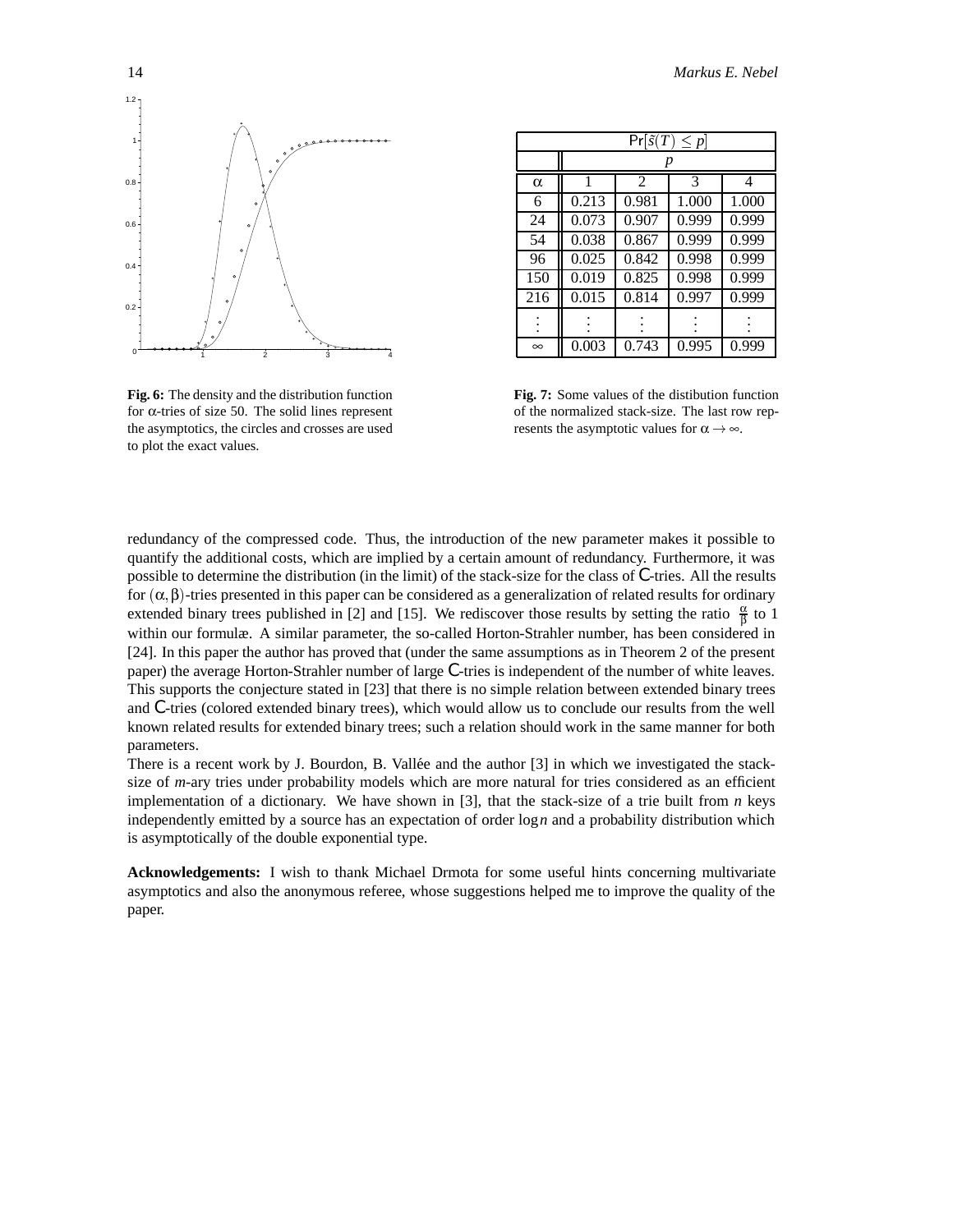### References

- [1] T. M. APOSTOL, *Introduction to Analytic Number Theory*, Springer, 1976.
- [2] N. G. DE BRUIJN, D. E. KNUTH, S.O. RICE, *The Average Height of Planted Plane Trees*, Graph Theory and Computing (R. C. Read, ed.), Academic Press, 1972.
- [3] J. BOURDON, M. NEBEL, B. VALLÉE, *On the Stack-Size of General Tries*, R.A.I.R.O. Theoretical Informatics and Applications **35**, 2001, 163-185.
- [4] J. CLÉMENT, P. FLAJOLET AND B. VALLÉE, *Dynamical Sources in Information Theory: A General Analysis of Trie Structures*, Algorithmica **29**, 2001, 307-369.
- [5] L. DEVROYE, *A probabilistic analysis of the height of tries and the complexity of triesort*, Acta Informatica **21**, 1984, 229-237.
- [6] M. DRMOTA, *A Bivariate Asymptotic Expansion of Coefficients of Powers of Generating Functions*, European Journal of Combinatorics **15**, 1994, 139-152.
- [7] P. FLAJOLET, *On the Performance Evaluation of Extendible Hashing and Trie Searching*, Acta Informatica **20**, 1983, 345-369.
- [8] P. FLAJOLET, X. GOURDON AND P. DUMAS, *Mellin transforms and asymptotics: Harmonic sums*, Theoretical Computer Science **144**, 1995, 3-58.
- [9] P. FLAJOLET AND A. ODLYZKO, *The Average Height of Binary Trees and Other Simple Trees*, Journal of Computer and System Sciences **25**, 1982, 171-213.
- [10] P. FLAJOLET AND A. ODLYZKO, *Singularity Analysis of Generating Functions*, SIAM J. Disc. Math. **3**, No. 2, 1990, 216-240.
- [11] P. FLAJOLET AND R. SEDGEWICK, *Analysis of Algorithms*, Addison-Wesley Publishing Company, 1996.
- [12] P. FLAJOLET AND R. SEDGEWICK, *The average case analysis of algorithms: Saddle Point Asymptotics*, INRIA Rapport de recherche **2376**, 1994.
- [13] G. H. GONNET AND R. BAEZA-YATES, *Handbook of Algorithms and Data Structures*, Addison-Wesley, 1991.
- [14] P. JACQUET AND M. RÉGNIER, *Trie Partitioning Process: Limiting Distributions*, Lecture Notes in Computer Science **214**, 1986, 196-210.
- [15] R. KEMP, *On the Average Stack-Size of Regularly Distributed Binary Trees*, Proc. ICALP 79, Lecture Notes in Computer Science **71**, 1979, 340-355.
- [16] R. KEMP, *The Average Height of r-Tuply Rooted Planted Plane Trees*, Computing **25**, 1980, 209-232.